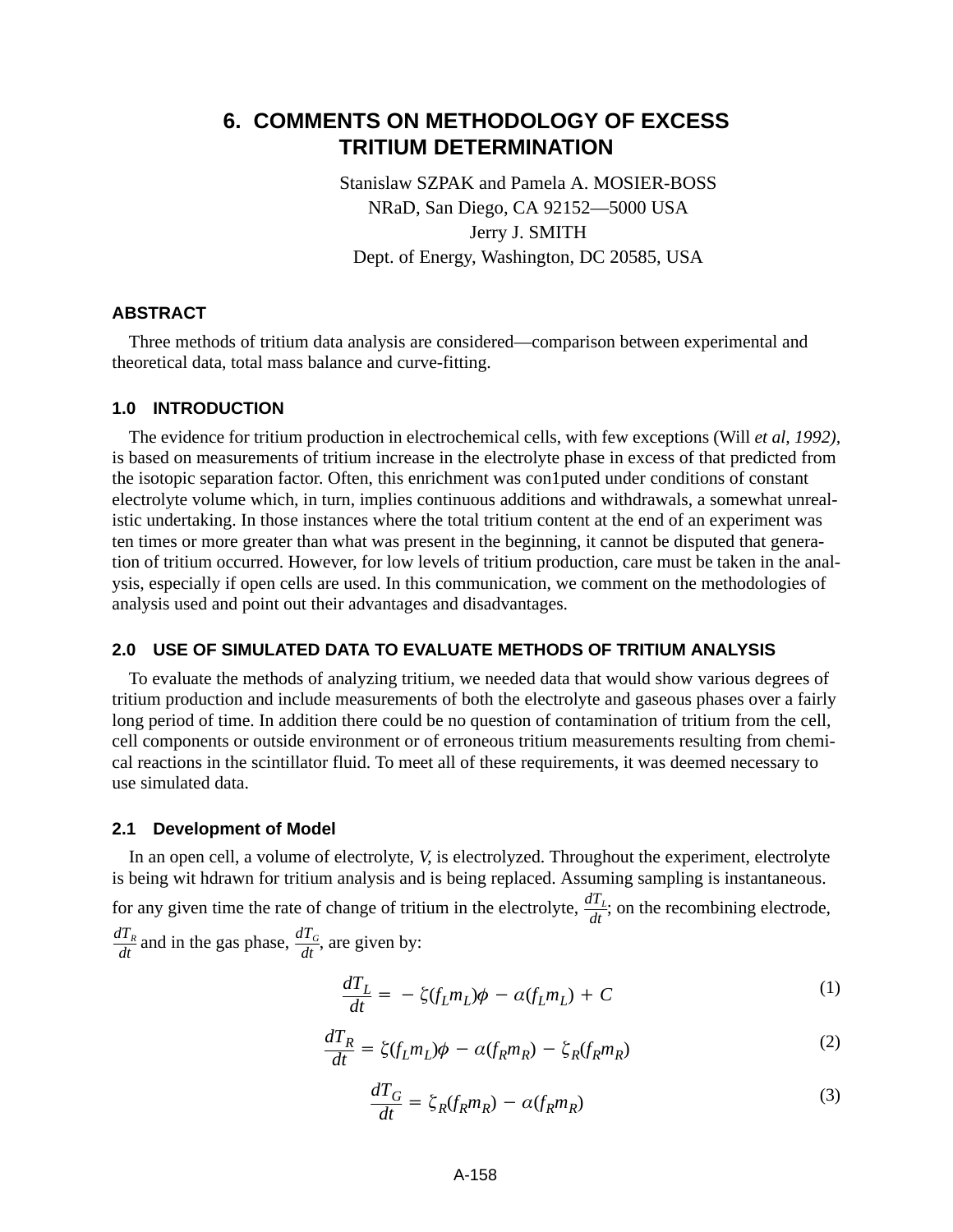where  $\xi$  and  $\xi_R$  are the isotopic enrichment factor for tritium during electrolysis and on the recombining electrode. respectively;  $\alpha$  and *C* are the radioactive decay rate and generation rate of tritium. respectively. both are in *atoms sec*<sup>-1</sup>;  $f_L$  and  $f_R$  are the mass fraction of tritium in the electrolyte and on the recombiner, respectively; and  $\phi = \frac{ieM_{D_2O}}{2F}$  where  $MD_2O$  is the molecular weight of  $D_2O$  and  $\varepsilon$ is the Faradaic efficiency. In this model the amount of D/T absorbed/desorbed by the *Pd*-electrode and losses due to evaporation are not considered. Using these differential equations. simulated data for tritium in the gas and liquid phases were calculated under conditions of no production, low continuous production. continuous production near the end of an experiment. and pulse production. In constructing these data sets, the total volume was fixed at 50 ml;  $\xi = 1.8$ :  $\xi_R = 1.0$ , which corresponds to 100% efficiency of the recombiner;  $\alpha = 250$  *atoms sec*<sup>-1</sup>; and Gaussian noise, with a. 1% standard deviation, was superimposed on the calculated values. The simulated data for zero and pulse production are shown in Figure 1.



**Figure 1**. Simulated data for (a) zero tritium production and (b) pulse tritium production. Solid lines are the liquid, L, and gas, G, phase tritium measurements and dotted lines represent the cathodic current profile. Tritium production bursts, in atmos sec-1, are indicated.

#### **3.0 EXPERIMENTAL METHODS OF ANALYSIS**

The methods of analysis fall into three general categories. In one method, samples of the gas and liquid are taken, the tritium content is measured and compared with the theoretical value. The second method is one of total mass balance. The third method utilizes curve-fitting.

#### **3.1 Method 1: Comparison of Experimental and Theoretical Values**

Usually theoretical values for the liquid and gas phases are calculated using the expression derived by Bockris et *al.* (*Lin et al*, 1990):

$$
\frac{a(t)}{a(0)} = \zeta - (\zeta - 1) \exp\left(\frac{-ti}{2F\zeta nV}\right)
$$
(4)

where *a*(0) and *a*(*t*) *are* the activity of tritium initially and at time *t*, respectively, and *n* is the concentration of  $D_2O$ . Equation (4) assumes a constant current, *i*, and that the number of deuterium atoms far exceeds the number of tritium atoms. It also assumes a constant volume, *V*; *i.e.*, after electrolysis for a given time period,  $D_2O$  is added to restore the volume prior to sampling. The differential equations (1)–(3) were solved for this experimental procedure to yield data sets under the conditions of no tritium production,  $i = 0.4$ A,  $\xi = 1.8$ ,  $V = 50$ ml,  $a(0) = 300$  *dpm ml*<sup>-1</sup> and no Gaussian noise on the data.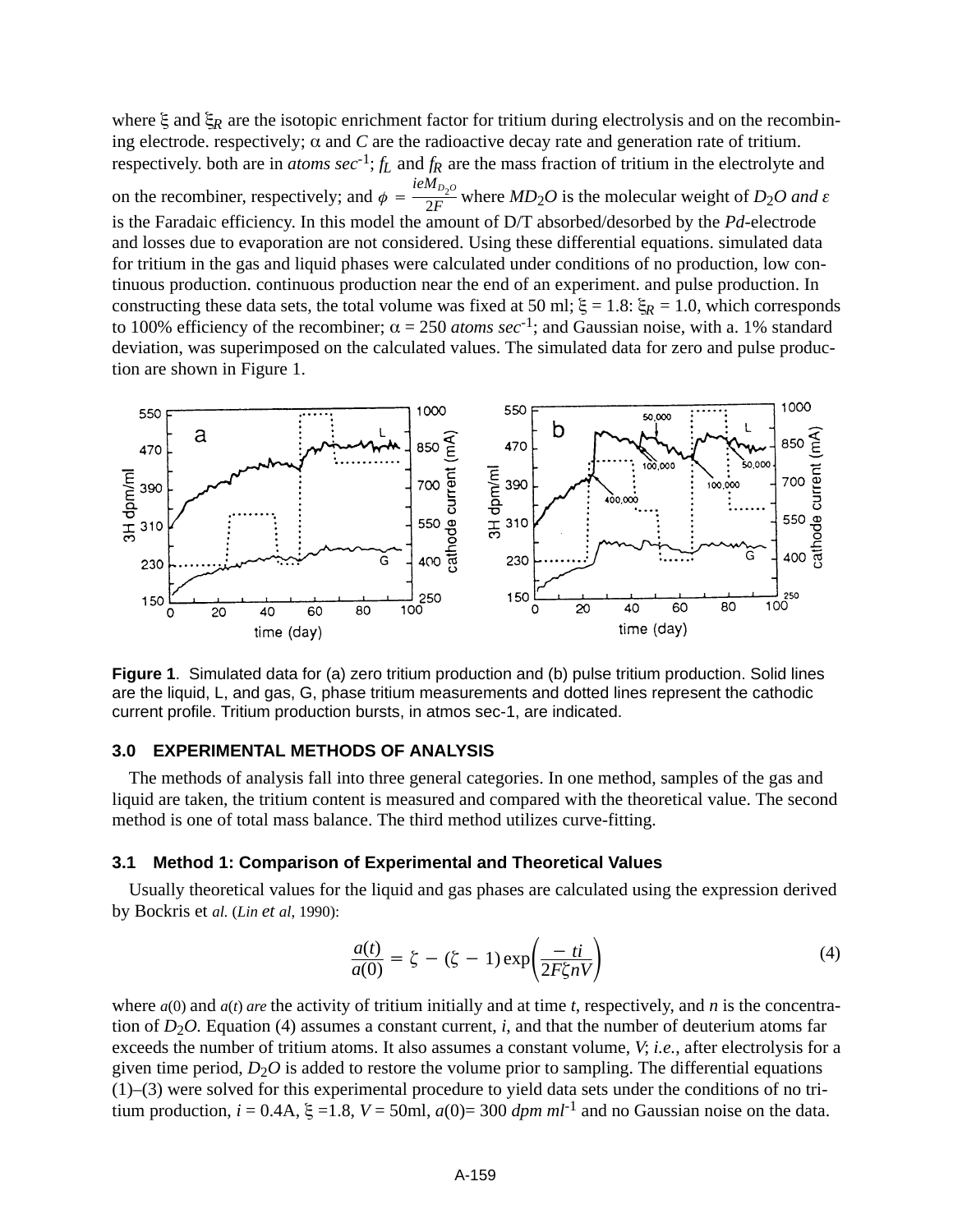These data sets were compared to the *a(t)* values calculated using Eqn. (4). Without correcting for sampling, the data agree well with one another for about one week. Afterwards, the values calculated using Eqn. (4) are much higher. When sampling is included, there is good agreement up to the one month period at which time the values calculated using Eqn. (4) were again larger.

# **3.2 Method 2: Total Mass Balance**

In this approach, for a given time interval, the total amount of tritium in the beginning is compared to the total amount in the liquid and gas phases at the end. For the zero production case, the difference between the amount of tritium at the end and the beginning of a time interval  $(\Delta)$ , followed a Gaussian distribution with  $\Delta$ 's evenly divided between positive and negative  $\sigma$ 's. In the cases of tritium production, *i.e.*, low continuous production, pulse production and production at the end, the overall distribution of  $\Delta$ 's was not Gaussian and was skewed towards more positive  $\sigma$ 's. This skewing towards more positive 's clearly indicates that tritium was produced.

### **3.3 Method 3: Curve-fitting**

If the initial mass of deuterium and tritium, *m*(0), is electrolyzed at a constant cell current, *i*, for a specified period of time,  $\tau$ , at which time a sample is withdrawn and analyzed for tritium and  $D_2O$  is added to restore the initial volume. The tritium mass fraction in the electrolyte, fL(t), is given by:

$$
f_L(t) = [m(0) - \tau(i)t]^{\zeta - 1} \left[ \frac{f_L(0)}{m(0)^{\zeta - 1}} + \int_{t=0}^{\tau} \frac{Cdt}{[m(0) - \tau(i)t]^{\zeta}} \right]
$$
(5)

where  $\tau(i)$  is the rate of removal due to electrolysis. Equation (5) is a general solution of the differential equations (1)-(3) and neglects the radioactive decay and loss by evaporation. As written, Eqn. (5) has two adjustable parameters which will be strongly coupled to one another—the isotopic separation factor,  $\xi$ , and the tritium generation rate, *C*. The simulated data for all four cases were computer analyzed using Eqn. (5). In the zero tritium and low continuous production cases, there was excellent agreement between the data and the computer analyzed curves. However, the computer analyzed curves did not agree with the remaining two cases especially in the regions where the tritium production occurred.

#### **4.0 CONCLUSIONS**

All three methods discussed for analyzing tritium data require 100% efficiency of the recombining electrode. Efficiencies less than 100% result in a preferential loss of *DT* over *D*2 in the gas phase. The technique advocated by Bockris and others, that of comparing the measured tritium values with those calculated using Eqn. (4), is valid for short term experiments. This approach requires that the isotopic separation factor,  $\xi$  be known. For the *Pd/D* system,  $\xi$ 's ranging from 2 to 10 have been reported. Furthermore, it is assumed that  $\xi$  remains constant throughout the course of the experiment. This assumption may not be valid since  $\xi$  depends upon the kinetics of the system as well as the current density. With the technique of total mass balance,  $\xi$  need not be known nor is it required to remain constant. Likewise with curve-fitting, one does not need to know the value of  $\xi$ , but  $\xi$  is assumed to be constant. Therefore, when the experimental and computer analyzed curves don't agree, it is not known if  $\xi$  was affected or if tritium production occurred. However, curve-fitting does indicate that something happened during the course of the experiment. The total mass balance and curve-fitting approaches require long term experiments in order to achieve a statistically significant analysis. Of the three techniques, curve-fitting is the least sensitive to detecting burst production of tritium.